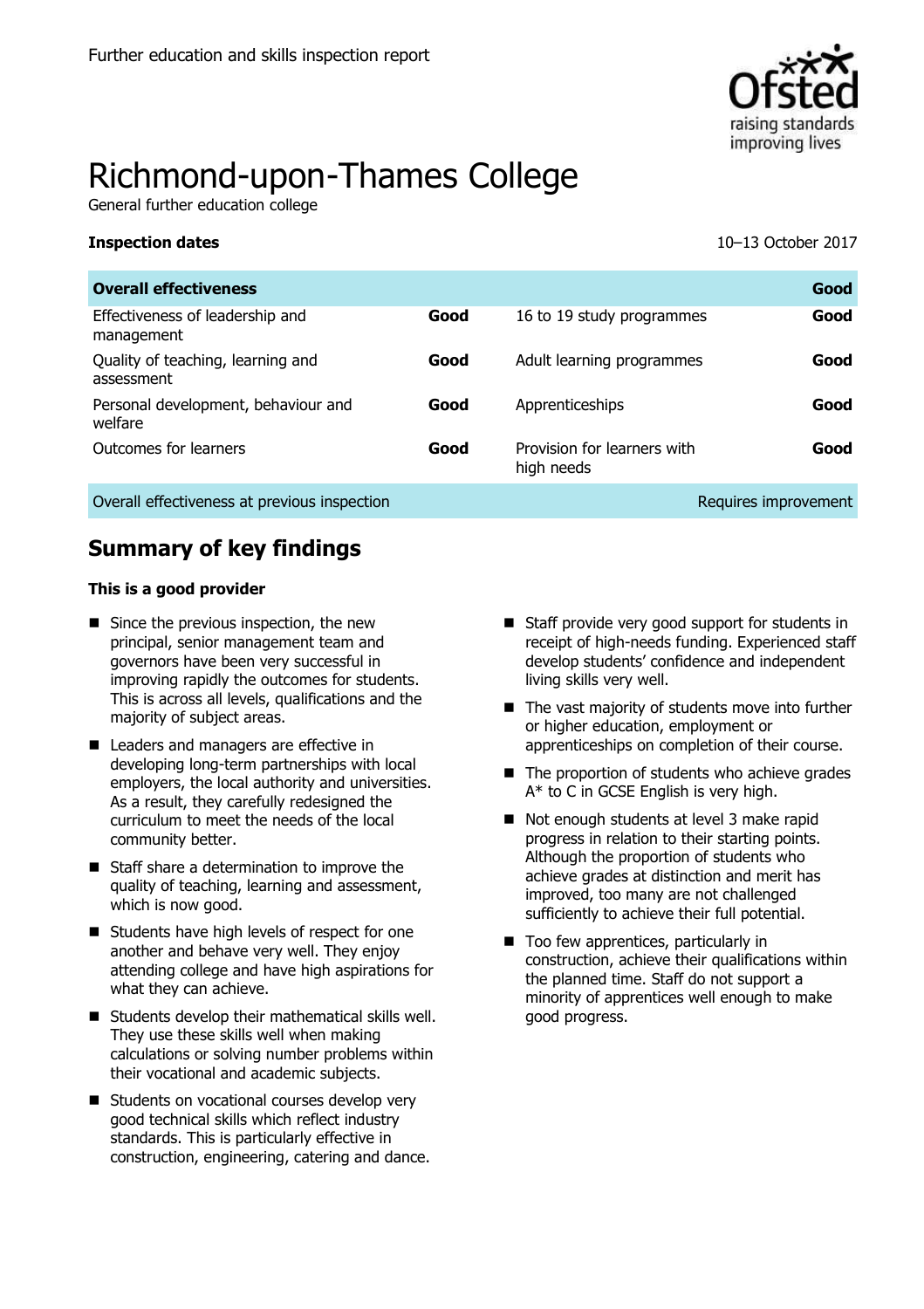

## **Full report**

## **Information about the provider**

- Richmond-upon-Thames College is a large general further education college based in the London Borough of Richmond. Founded in 1937, the college has in recent years diversified its provision to provide a broad range of vocational and academic courses. The college offers over 60 AS- and A-level courses and over 40 different vocational programmes. The vast majority of students study vocational routes through 16 to 19 study programmes. The college also offers adult programmes, apprenticeships and discrete programmes to students in receipt of high-needs funding.
- The college attracts students from a wide geographical area and enrols students from 28 of the 33 London boroughs. Hounslow is the most popular borough for recruitment. The college works with two subcontractors to teach a range of literacy, numeracy and English for speakers for other languages (ESOL) courses to around 1,000 adults a year.

## **What does the provider need to do to improve further?**

- Increase the proportion of apprentices, particularly in construction, who achieve their qualifications in the planned time by:
	- ensuring that teachers and assessors review more frequently and effectively the progress apprentices make
	- ensuring that leaders and managers use the same level of scrutiny for apprenticeships as they do for other provision in the termly management assessment panels, in order to identify quickly apprentices who are not on track to achieve in the planned time and to put actions in place to support them promptly.
- Continue to increase the number of students at level 3 who achieve high grades and make the rapid progress they are capable of by:
	- raising further the skills of teachers to enable them to plan and teach lessons that consistently and fully meet the needs of individual students
	- making sure that teachers provide lessons of an appropriate pace and level of challenge to help the most able students to make rapid progress and achieve or exceed their target grades.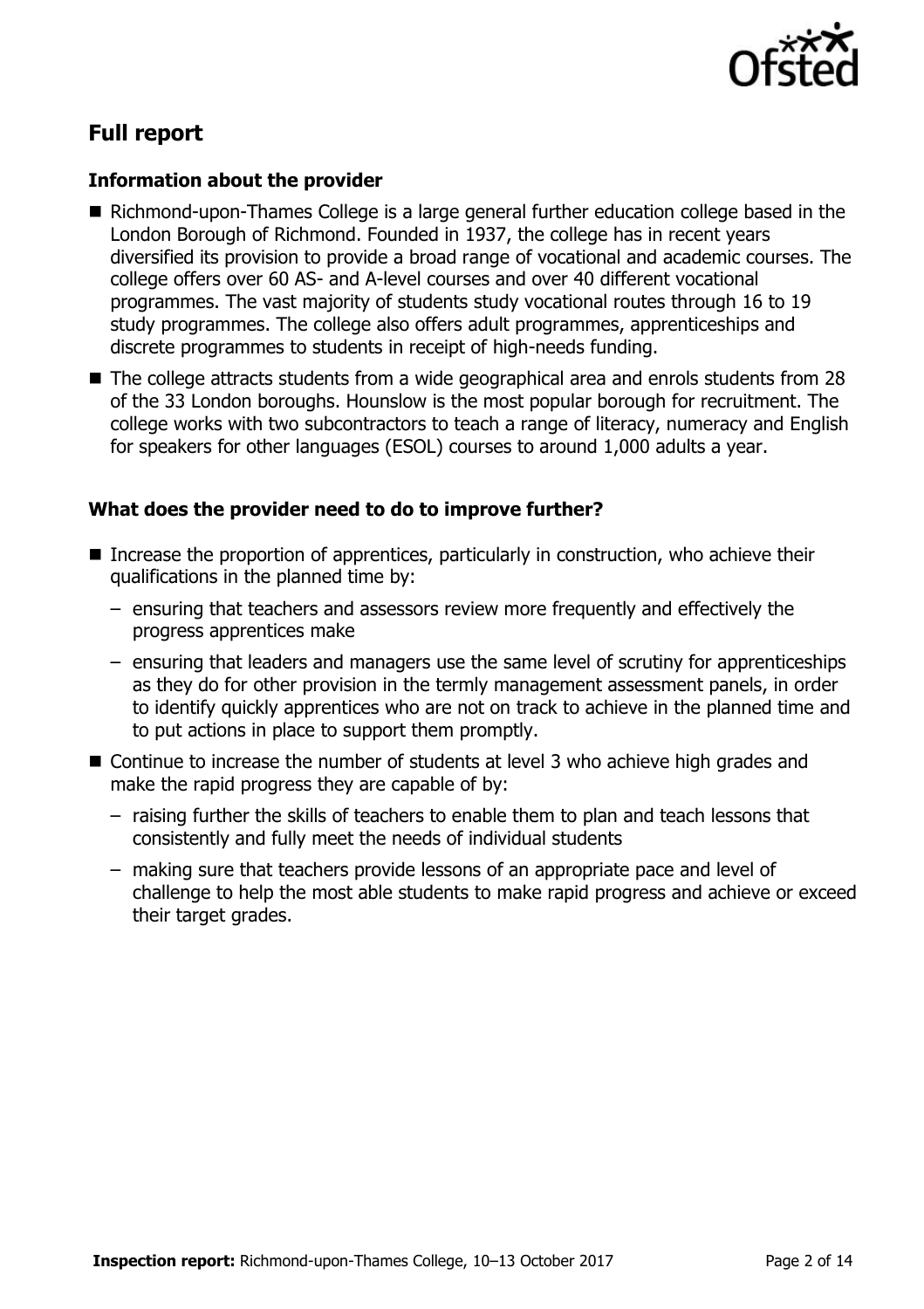

## **Inspection judgements**

#### **Effectiveness of leadership and management Good**

- Since the previous inspection, the new principal, senior leadership team and governors have improved rapidly the majority of areas identified as requiring improvement. They have taken decisive action focused on improving the quality of teaching, learning and assessment. As a result, outcomes for students on qualifications at all levels, and in the vast majority of subject areas, have quickly improved.
- Leaders and managers have a clear and ambitious vision for the college to increase the participation of learners by offering a varied curriculum to meet the needs of the local communities. They focus well on improving the college's facilities and securing its financial position. As a result, they have successfully reshaped the curriculum offer to increase the number of vocational courses for students, particularly in construction, engineering and sport.
- Leaders and managers work effectively with a wide range of partners, including employers, the chamber of commerce, local universities and the local education partnership. They use these partnerships well to develop training initiatives and programmes to support students in progressing into employment and in engaging with their local communities. For example, employers work with teachers to upskill sports students in new massage techniques, a skill needed in the local area.
- Leaders and managers work closely with their subcontractors to ensure that the programmes they teach are appropriate and complement the college offer. Managers scrutinise the performance of the subcontractors and monitor the contracts rigorously to ensure that students receive a good-quality experience.
- The new management team has high expectations for students and staff. Managers promote well a culture of developing staff through a comprehensive training programme, including external work shadowing and industry placements. For example, catering teachers compete in international cookery shows to enhance their skills, and sports teachers volunteer at local and international clubs, such as Volleyball England, to maintain their skills.
- Leaders and managers use the information available to them well to evaluate accurately the quality of provision and the progress students make, and to identify areas for improvement. Through termly reviews, managers and teachers quickly identify areas that underperform, and implement appropriate actions and support to make improvements. However, managers do not use the same level of scrutiny on apprenticeship programmes. As a result, they did not identify early enough that timely achievement rates for apprentices in 2016/17 could not improve.
- Leaders and managers have successfully introduced plans and actions to improve students' English and mathematics skills, particularly for those on study programmes and adult students. For example, teachers use induction booklets that accurately assess students' skills in English and mathematics. They introduced a 'dirty 30' initiative to improve spelling and provide extensive workshops for students. As a result, more students now pass qualifications in these subjects.
- Leaders, managers and staff ensure that there is a culture of tolerance, respect and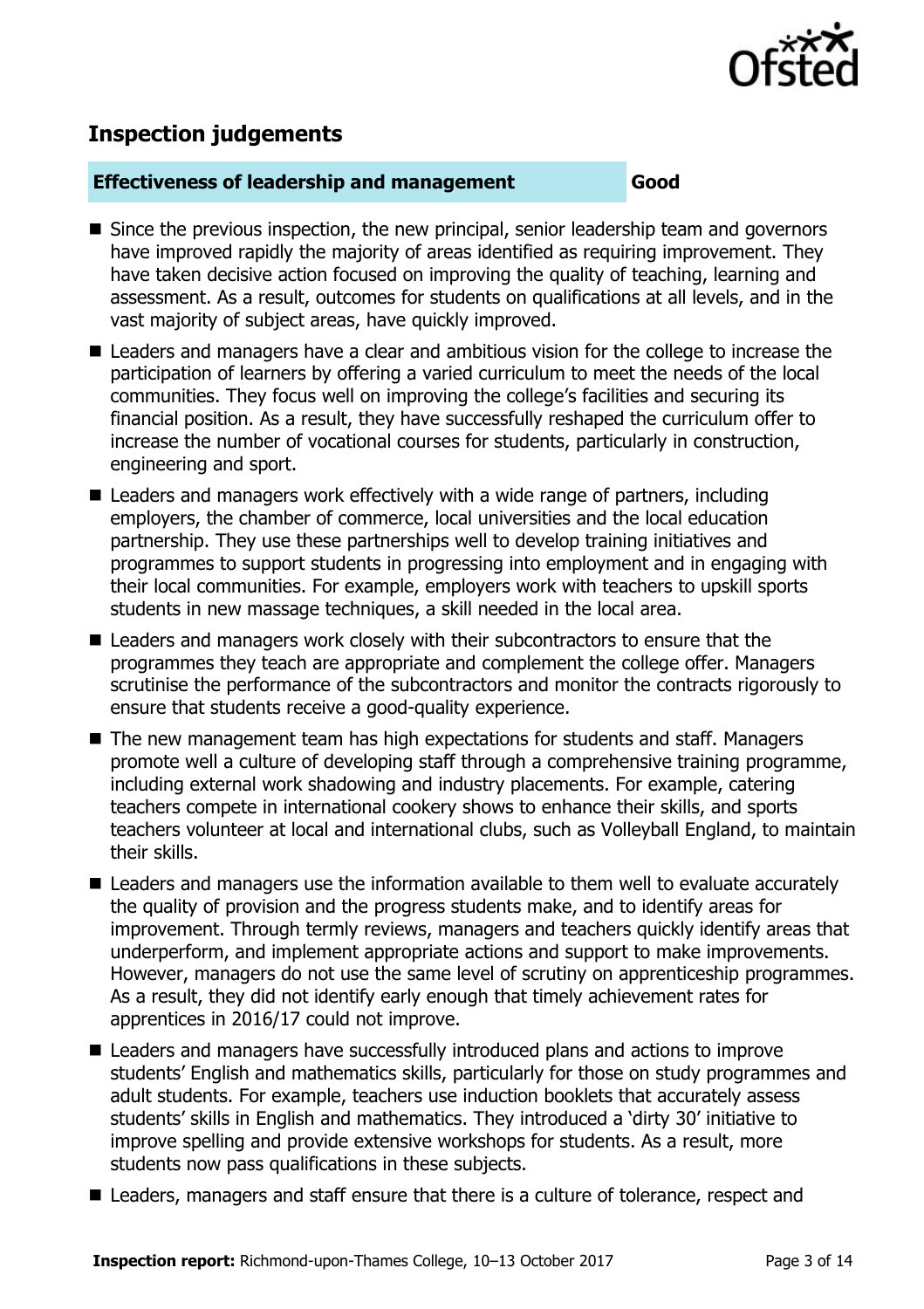

safety for all students. Students contribute to the college community through wellmanaged activities, such as the student union and the tutorial programme. They are tolerant of each other and behave responsibly. Students from different cultures and backgrounds work well together.

## **The governance of the provider**

- Since the previous inspection, more than half of the governing body, including the chair, are new to post. Governors have a diverse range of relevant skills and their experience equips them well to understand the college. They work closely with the principal and the college management teams to establish a strong focus on meeting stakeholders' needs, improving teaching and addressing financial challenges, all of which have improved.
- Governors monitor the college's performance rigorously. They use the detailed information and quality reports they receive very well to question and challenge the management teams in a constructive way.

## **Safeguarding**

- $\blacksquare$  The arrangements for safeguarding are effective.
- Managers have robust safeguarding systems in place to recruit staff, monitor disclosures and check work placements appropriately. The number of students disclosing personal safeguarding concerns has increased, and staff resolve them well through the very effective partnerships they have with external agencies.
- Students at the college feel safe and know whom to speak to if they have any concerns. They have a good understanding of how to keep themselves safe online.
- Leaders and managers implement the requirements of the 'Prevent' duty well. Training for the majority of students is effective in raising their awareness of the dangers associated with radicalisation and extremism. However, a minority of apprentices do not fully understand or appreciate the relevance of the training they have received.

## **Quality of teaching, learning and assessment Good**

- Teaching, learning and assessment have improved since the previous inspection and are now good. Students are well motivated, have high aspirations and are keen to learn. Current students and apprentices make or exceed the progress expected of them.
- Teachers and assessors are well qualified. They are ambitious for their students and use their industry experience well to plan and teach sessions that interest and meet the needs of the vast majority of students. Students appreciate their teachers' knowledge and value the way they successfully relate teaching to real-life situations. For example, film studies teachers link topics about evaluation and analysis of scenes to how these would be used in industry.
- Teachers assess carefully students' starting points and regularly assess their progress in lessons. In the majority of lessons, teachers use this information well to set students target grades and check that students are prepared fully for their formal assessments. As a result, most students pass their assignments and examinations.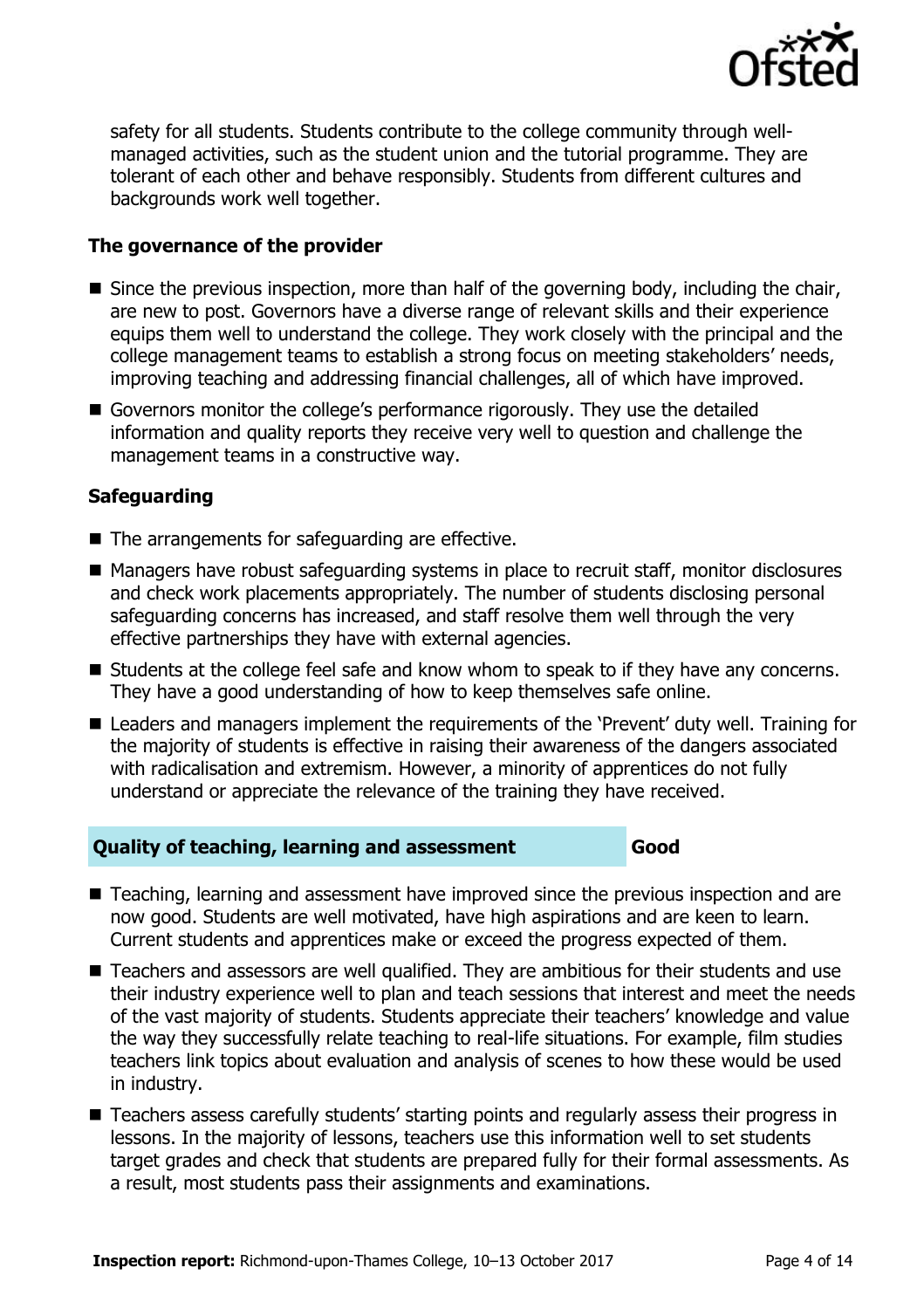

- $\blacksquare$  Staff carry out a good range of activities at the start of the term with students, and ensure that they are on the right programme, at the appropriate level, and have the correct support in place. Teachers make suitable adjustments for students who have special educational needs and/or disabilities. Support workers provide good additional support to ensure that they participate well and make good progress. For example, in catering, support staff work closely with students in practical sessions to develop their knife and pastry-making skills.
- The majority of students receive clear, helpful and detailed feedback on their work. They know how well they have done and what they need to improve. Teachers make good use of the college's electronic recording systems to track the progress students make and identify any students falling behind. Teachers quickly arrange extra support and guidance to get students back on track.
- Teachers and students make good use of a wide range of resources. Online learning and software packages stimulate learning, keep students engaged and develop their independent learning skills well. Teachers encourage students successfully to use the learning resources, including computers and cameras, and students rapidly develop their skills in the use of technology.
- $\blacksquare$  In the majority of lessons, students make good progress in improving their English, mathematics, and information and communication technology (ICT) skills. Students recognise the importance of these skills in their future learning and careers. Students have good skills in these areas, which is evident in the high standard of work, the range of relevant vocabulary they use and classroom discussions. However, these skills are not as well developed for apprentices and students who receive high-needs funding.
- Teachers plan interesting lessons and tutorials to promote equality and celebrate diversity. Students participate well in discussions that are made relevant to their lives and, as a result, develop a good understanding of the importance of these topics. For example, students on travel qualifications know how to adapt their approach and responses when dealing with complaints from a range of customers.
- In a minority of theory lessons, mostly academic, and in a small proportion of ICT lessons, teachers' expectations of students are too low and students are not encouraged to work to their full potential. In these lessons, teachers do not manage students well enough to ensure that they pay attention, complete their work and progress at the rate of which they are capable.
- In a minority of vocational lessons, teachers do not support students and apprentices to extend their thinking and deepen their learning. In these lessons, students are not well prepared for higher levels of study or for reaching their full potential in their careers.

## **Personal development, behaviour and welfare Good**

- Students and apprentices behave well in classes, in the workplace and at college. They show a willingness to learn and are respectful towards each other and to staff. The majority of students are punctual, enjoy their learning and have high aspirations.
- Students make good progress in developing their practical skills and confidence. In bricklaying sessions, students confidently use tools, materials and techniques to produce good-quality work building differently designed walls. In electrical engineering, students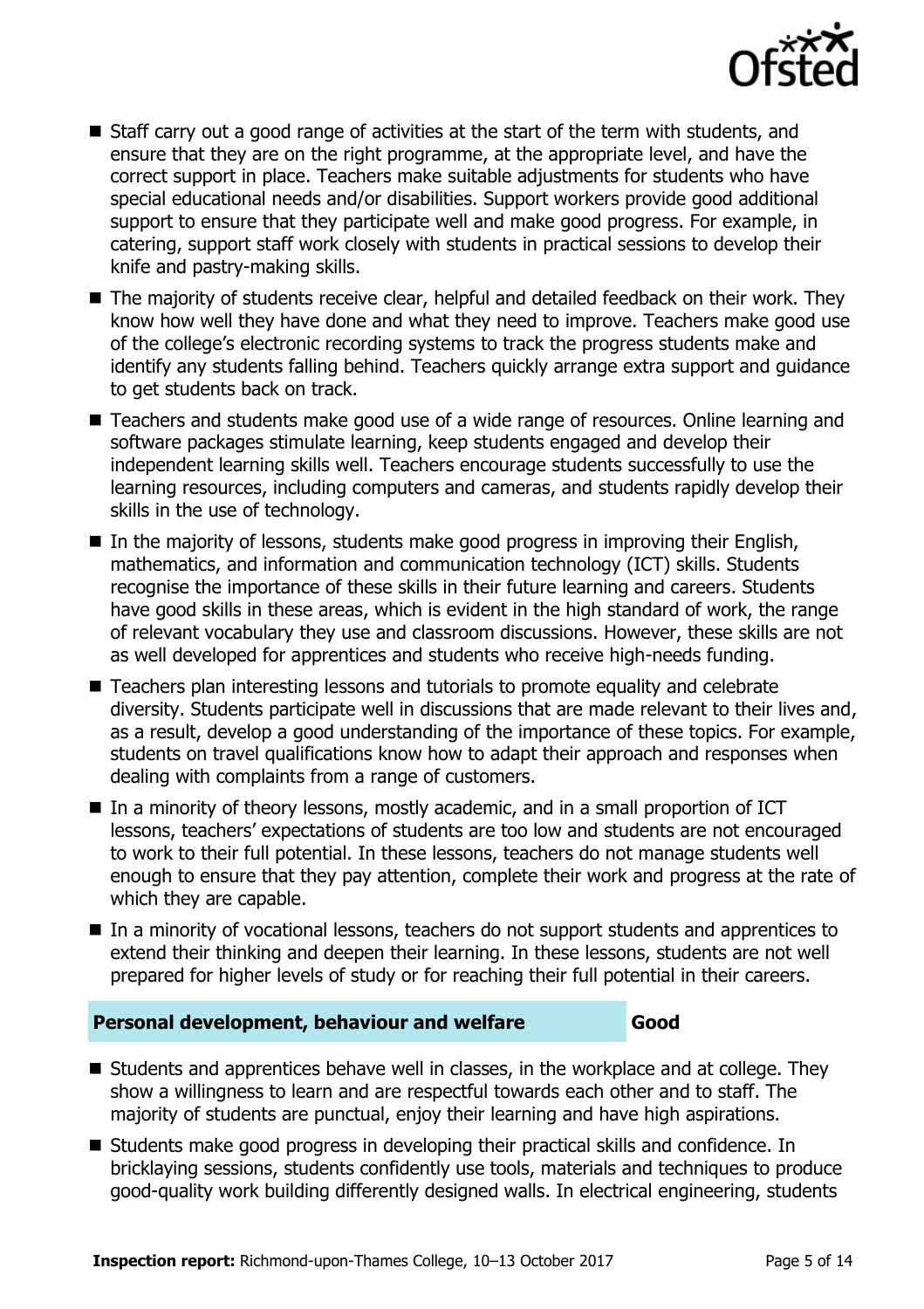

talk confidently about the skills they have developed in wiring, and how they understand currents and voltage. Students on media courses develop the skills to direct films and create animations.

- Students benefit from a wide range of relevant work-related activities, including external trips, employers' talks and external work experience. Students on professional cooking courses attend work placements at prestigious venues such as Windsor Castle, and students on sports programmes work regularly at local gyms and leisure centres. As a result, students develop good work-related skills, such as attitudes to work, communication and team working.
- The majority of students benefit from good initial and continuing careers education advice about their course and the options available to them on completion of their course. A team of experienced advisers engages well with students to ensure that they are on the right course and prepared well for their next steps. Staff support students to complete university applications and curricula vitae, and to practise interview techniques. As a result, the majority of students move to higher-level courses, apprenticeships or employment.
- Students develop well their mathematics skills and can use techniques accurately in relation to their studies. For example, students on engineering courses tackle mathematical equations in relation to design with confidence and skill. In business studies, students develop good accountancy skills.
- Students produce work of a good standard. They use the correct terminology and vocabulary accurately in their written work. Students' practical work is often at a very high standard. For example, in ceramics, students produce very good quality pieces of pottery, decorated well.
- Students' attendance in the majority of lessons is good and has improved since the previous inspection. Managers now monitor attendance closely and have implemented effective ways to improve attendance across courses. However, attendance in mathematics and English lessons, although improving, is still too low.
- Students develop additional skills through the achievement of qualifications, projects and competitions outside their main course. For example, sports students achieve coaching certificates. Through the community project, 'My world, my home', students complete a project to plan and organise a local community campaign, and develop good skills in project management. One student in construction won the UK national SkillBuild competition.
- Students feel safe, know how to raise concerns and have a good understanding of personal safety, including online safety. The majority of students understand well the dangers associated with extremism and radicalisation. However, a small minority of apprentices do not fully understand how these affect their daily lives.
- Staff prepare students well for life in modern Britain and teachers promote British values effectively during tutorials and in lessons. Students take part in the wide variety of activities in place, such as 'parliamentary question time', 'shout LGBT' and black history week.

**Outcomes for learners Good**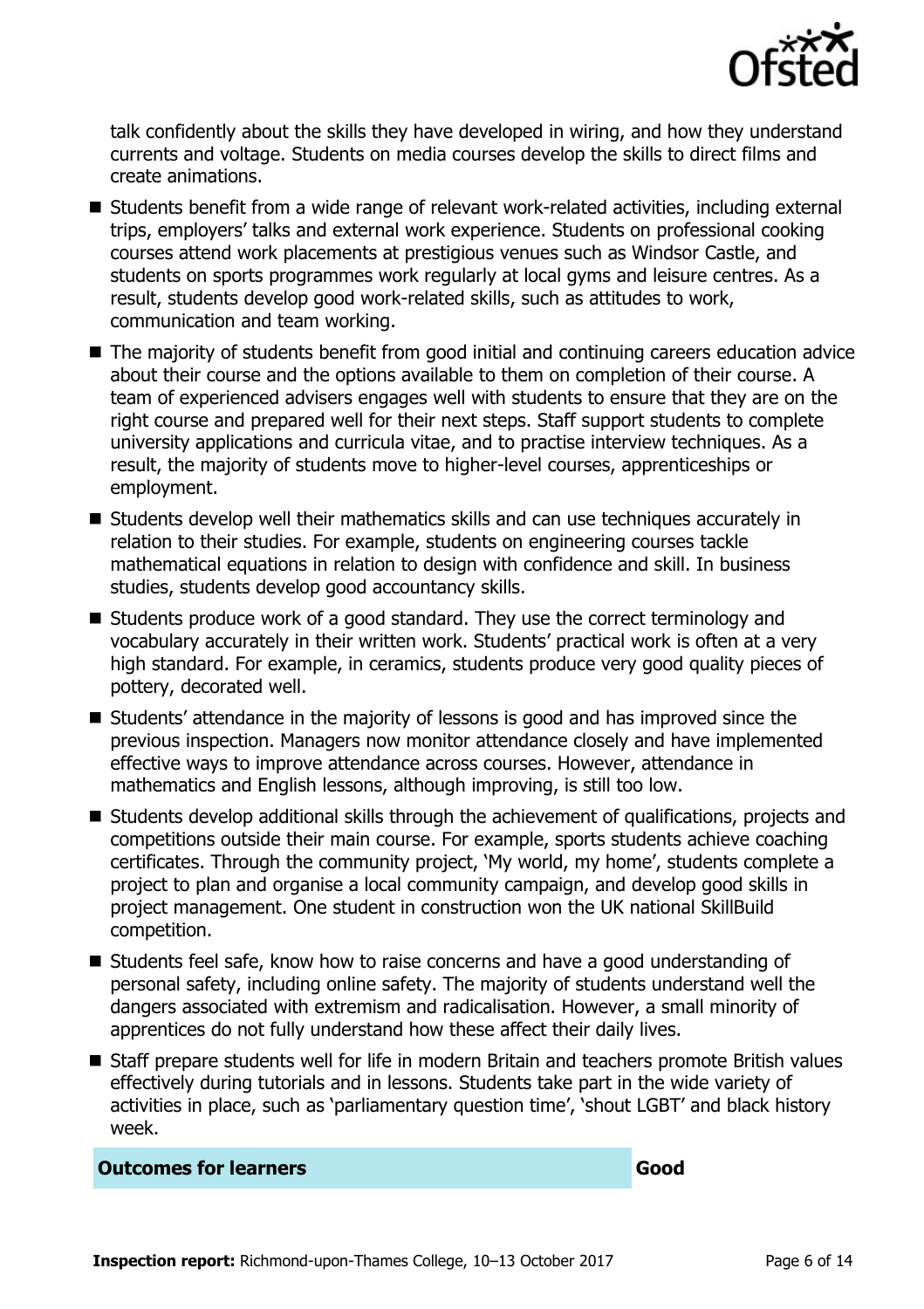

- Since the previous inspection, the proportion of students who achieve their qualifications across all provision types, ages and at all levels has improved and is now good. Current students and apprentices make good progress and develop good practical and vocational skills. They produce work of a high standard.
- $\blacksquare$  The majority of students on 16 to 19 study programmes, which account for the largest numbers of students, achieve their qualifications. A very high proportion of students who complete GCSEs in English achieve grades A\* to C. The proportion of study programme students who achieve functional skills in mathematics and English has increased substantially. However, it is still too low.
- The vast majority of adult students achieve their qualifications. Achievement rates on access to higher education courses has improved rapidly. A high proportion of adult students completing functional skills courses in mathematics, English and ICT with subcontractors develop a good range of skills that support them into work, and almost all achieve their qualifications.
- Current apprentices make very good progress which leads to their taking on more responsibilities at work, and gaining promotions and permanent employment. The majority of apprentices achieve their qualifications. However, the proportion of apprentices who achieve by the planned end date is too low and requires improvement.
- The vast majority of students progress to employment, apprenticeships, or further or higher education. Staff support and prepare students well for their next steps.
- Managers have successfully addressed the gaps in achievement so that most groups of students achieve as well as others, especially males and females and students from different ethnic backgrounds. The small number of children looked after and care leavers make good progress and achieve as well as their peers.
- $\blacksquare$  Students for whom the college receives high-needs funding and those with learning difficulties and/or disabilities make good progress and achieve well. Teachers and staff support them well to develop good skills that prepare them for the future. The majority of students develop their independence skills effectively to support them to progress to higher levels of study.
- Although the proportion of students who achieve a merit and distinction in academic and level 3 diploma qualifications has increased, too many students are not challenged sufficiently to meet their full potential, particularly in ICT programmes and the performing arts.

## **Types of provision**

## **16 to 19 study programmes Good**

- The college has approximately 1,700 students on study programmes. The vast majority of students follow vocational courses in construction, engineering, business, health, science, arts, sport, ICT, catering, travel and tourism. The majority study at level 3. The rest follow vocational programmes at levels 1 and 2 in a variety of academic subjects.
- Since the previous inspection, leaders, managers and teachers have improved the quality of study programmes across all subjects. Students' achievement of their qualifications,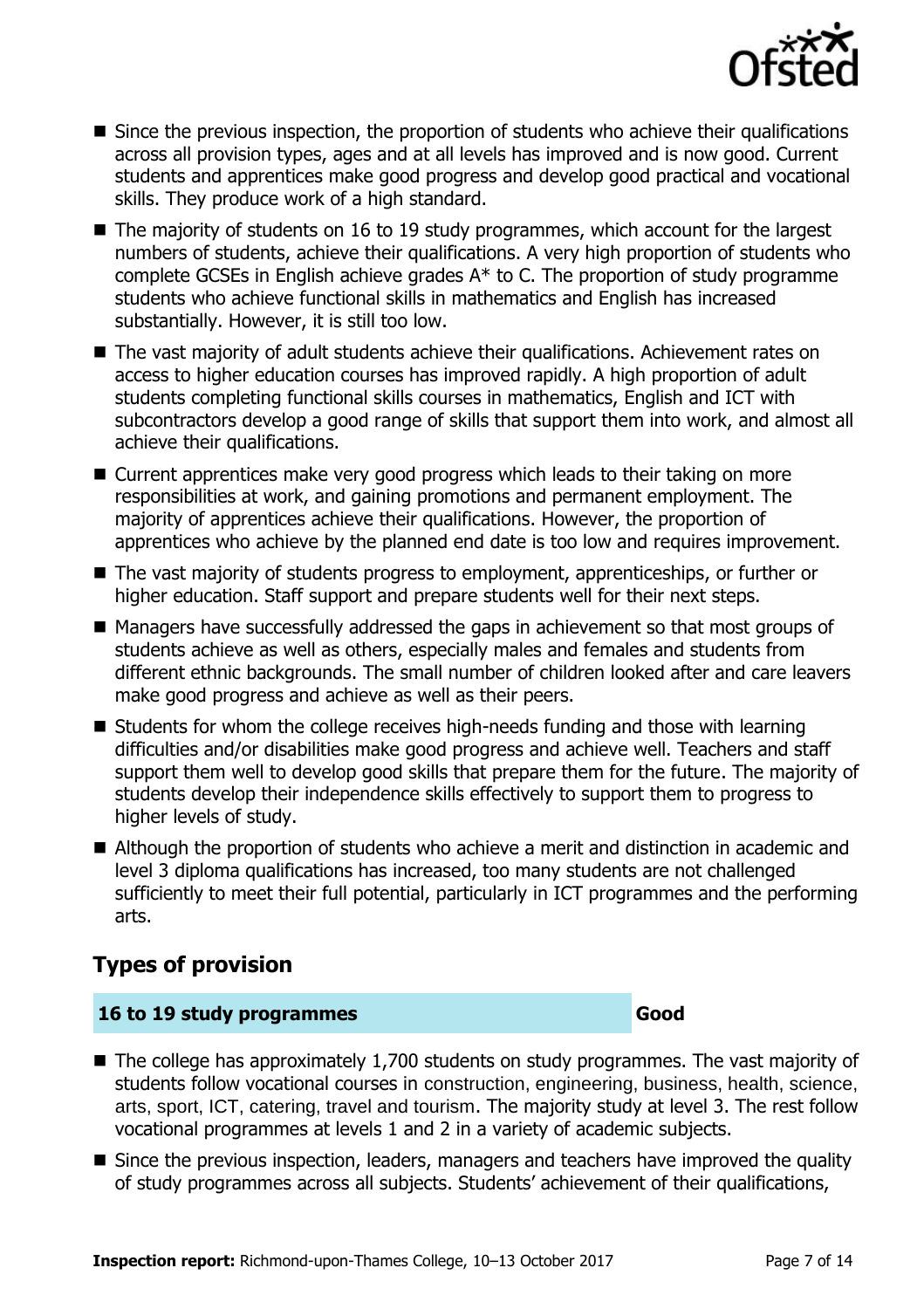

including English and mathematics GCSE, has improved and is now good.

- Students enjoy well-planned and individual programmes which meet the principles of the study programme very well. Through a thorough and detailed assessment of their starting points, staff carefully plan programmes and activities to meet the needs and interests of students. As a result, students remain focused on their studies and motivated to achieve their goals.
- Students take part in a wide range of meaningful and relevant work experience and other work-related activities, such as external talks and employers' taster days. Staff have strong and effective links with local employers. Students develop in confidence and gain valuable work-related skills. For example, they communicate very well, display appropriate workplace behaviour and work well together in teams.
- Teachers plan a range of activities which develop students' practical skills and knowledge well. For example, in health and social care, students complete effective research and a matrix on the barriers to communication through which they show high levels of understanding. In level 1 carpentry courses, students use the appropriate tools confidently to make different types of joints in woodwork to a good standard.
- Teachers use their specialist vocational knowledge well to make learning interesting, relevant and enjoyable for students. Teachers link theory and practical sessions to industry standards effectively. As a result, students have a good understanding of what to expect in their chosen industry, and produce work of the required industry standard. They are justifiably proud of their work and achievements.
- Students have high ambitions and receive useful and helpful advice and support from staff to help them plan and prepare for their employment or education. Students who intend to go into higher education receive good support with their applications and a large proportion of A-level students have gone to prestigious universities.
- $\blacksquare$  Teachers have high expectations and the majority of students respond positively, displaying high levels of engagement. As a result, the large majority of students make good progress. However, in a minority of lessons and in particular at level 3, teaching lacks challenge and teachers fail to take into account students' existing skills and abilities. As a result, teachers provide little opportunity for students to make rapid progress and this hinders their potential to achieve higher grades.

## **Adult learning programmes Good**

- At the time of the inspection, the college had around 400 students aged 19 or over. The majority of current students are on access to higher education courses, with smaller numbers joining 16 to 19 study programmes in a variety of subject areas. The college works with two subcontractors to teach basic skills in mathematics, English and ICT. The number of current students with subcontractors is low but will increase substantially as the year progresses. Subcontractors taught the majority of adults in 2016/17.
- Leaders, managers and teachers plan and design the adult programmes carefully and effectively to ensure that they meet the needs of the community. Programmes start at different times in the year and meet the aspirations of adults well. For example, in accounting, students specifically chose the college due to the fast-track courses available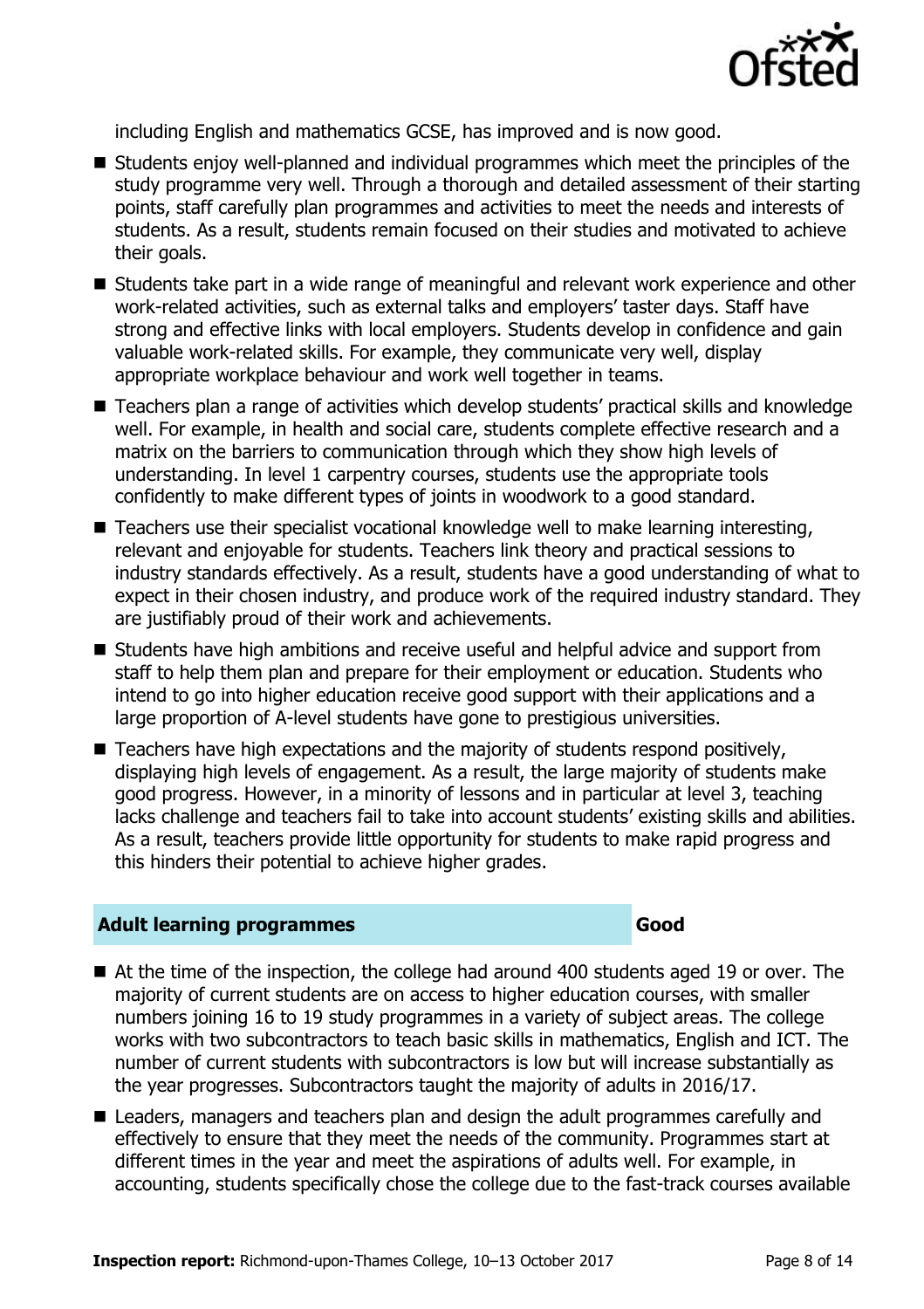

to them.

- Managers develop strong partnerships with subcontractors and Jobcentre Plus to provide a range of programmes that meet local priorities and support adults back into work and education. Teachers successfully support students to overcome barriers to employment and learning, such as their attitude to work, confidence and self-esteem. As a result, the majority of students progress to higher-level learning or employment.
- The majority of adults on the subcontractors' programmes improve their skills in English and/or mathematics and achieve qualifications at appropriate levels. In mathematics, students confidently identify prime numbers and make accounting calculations successfully. In English, students improve their listening and communication skills well.
- Teachers and staff support adult students well to develop the skills they need to progress towards their individual goals. For example, in art, students develop good study skills to support them to progress to higher-level learning. In English, students clearly understand how the skills they develop will support them in their chosen careers. In courses taught by subcontractors, students identify well how their course supports them to progress into further learning to become nurses, teaching assistants and cabin crew.
- Students develop high levels of practical skills and knowledge, and make good progress in lessons. Teachers plan and teach activities that motivate students and keep their interest. In accounting, students work at their own pace and individual support by teachers is effective. In art, students work well together to share ideas on hat making, drawing motifs and when working on joint projects.
- Teachers mark students' work frequently and accurately. Teachers give students constructive feedback which includes what students have achieved and how they can improve their work. In access to higher education courses, students receive helpful feedback linked to exam criteria early to the course. As a result, students have a good understanding of how to structure their answers in sufficient detail.
- In a minority of lessons, teachers do not challenge students to extend their learning and maximise the progress they make. Students' progress is not checked well in these lessons and those capable of making quicker progress are not inspired to do so.

## **Apprenticeships Good**

- $\blacksquare$  The college currently has approximately 150 apprentices on frameworks in engineering, carpentry and joinery, bricklaying, plumbing, accounting, computing and business administration. The largest group of apprentices are in engineering. The majority of apprentices are 19 and over and on advanced apprenticeship programmes.
- Leaders and managers work very closely with local employers and the community to ensure that the apprenticeship programmes meet employers' needs very well. As a result, apprenticeship numbers and the variety of programmes offered have increased. The majority of apprentices achieve their qualifications, and current apprentices are making good progress.
- Apprentices receive good on- and off-the-job training. They take part in highly relevant tasks designed to teach them valuable techniques and processes that they can apply effectively in the workplace. For example, in computing, apprentices implement the installation of firewalls that enable their employer to monitor inappropriate use of the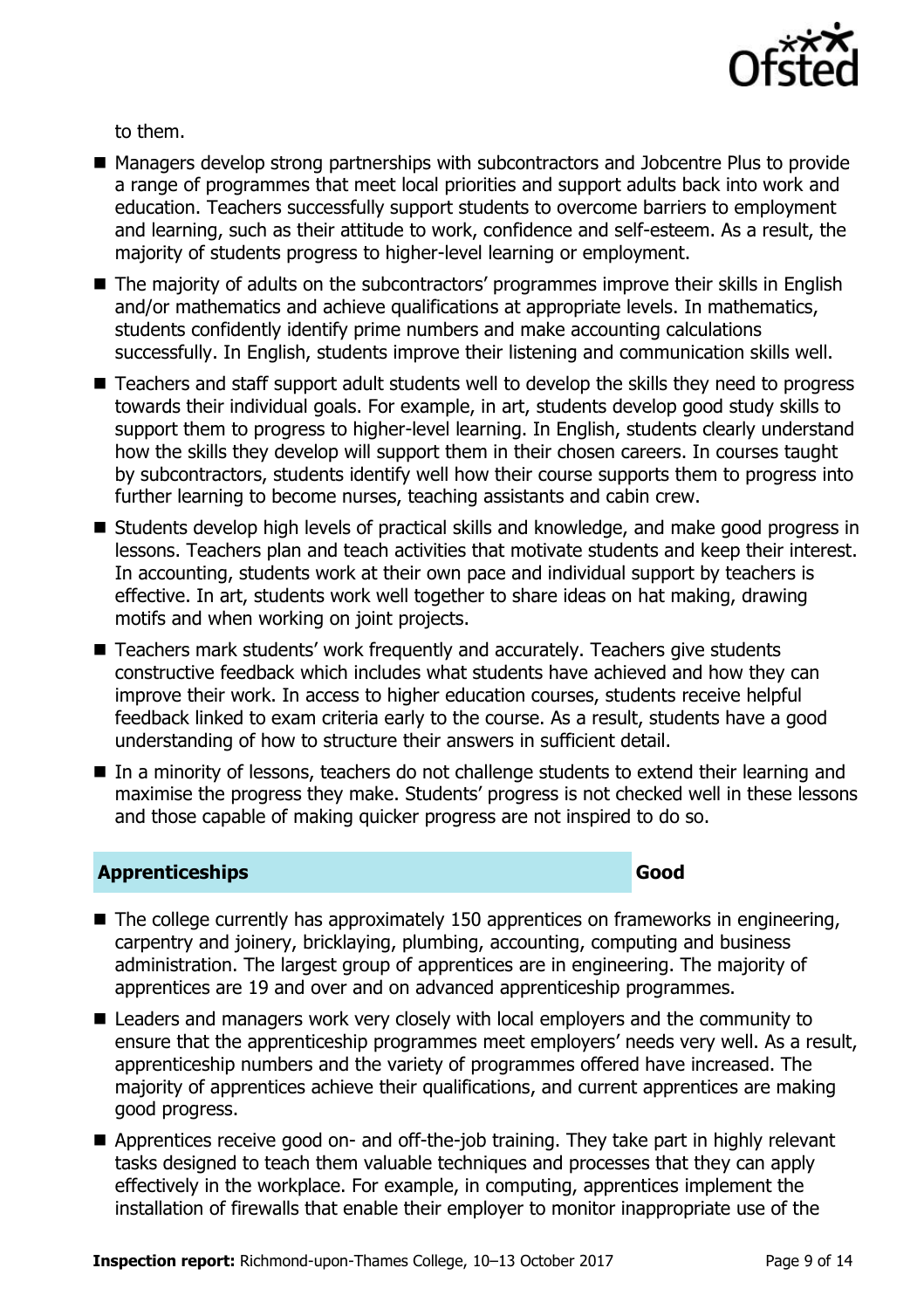

internet. In business administration, apprentices learn how to lay out professional meeting minutes. As a result, apprentices enjoy their learning and appreciate the up-todate training they receive.

- Apprentices develop good industry skills and demonstrate the expected behaviours required for their sectors. In engineering, apprentices use their newly acquired knowledge well to draw graphical representations which they use accurately to calculate force and equilibrium.
- Apprentices benefit from additional activities and courses which develop their skills beyond the requirements of their qualifications. For example, in construction, apprentices contribute to the development of new classrooms and workshops, build new rooms, reconfigure existing classrooms and learn skills such as woodturning. In computing, apprentices develop a range of practical skills such as making ethernet cables and the correct use of testing equipment.
- Employers benefit from the skills and confidence apprentices develop on their programme. They easily identify the positive contributions apprentices make to their business and, as a result, give apprentices extra responsibilities and tasks to complete. The majority of apprentices who complete their programme remain in sustained employment. A small proportion progress to higher levels of apprenticeships or onto higher education, sponsored by their employers.
- Teachers and assessors have high expectations of apprentices and support the majority of apprentices well. This is particularly strong for the large group of engineering apprentices. However, for the small proportion of apprentices who need extra support, assessors do not consider the information they have on apprentices' prior attainment fully or quickly enough to arrange the appropriate support. As a result, these apprentices do not start to make progress as quickly as their peers.
- The standard of apprentices' practical work, and the majority of apprentices' written work, is good. However, in a minority of instances, teachers and assessors do not provide apprentices with sufficiently detailed feedback on how to make improvements to their written English and presentation of work. As a result, in these cases, apprentices' work is not at the required and expected industry standard.
- The proportion of apprentices who achieve their qualifications in the planned time is too low. In construction, staff allowed a group of apprentices to go beyond their planned time due to ineffective planning at the start of the programme. These apprentices, although now making progress, have not had regular and effective reviews to support them to achieve their qualifications.

## **Provision for learners with high needs Good**

- The college currently has 83 students in receipt of high-needs funding. Over half of these students are on discrete foundation courses and the rest are on a wide range of vocational and academic courses across the college.
- Managers and staff have high expectations of students. They use the allocated additional funding effectively to provide programmes that are carefully planned and varied to meet the needs of students well. Staff have good partnerships with local schools and, as a result, share resources and good practice in tracking students' progress.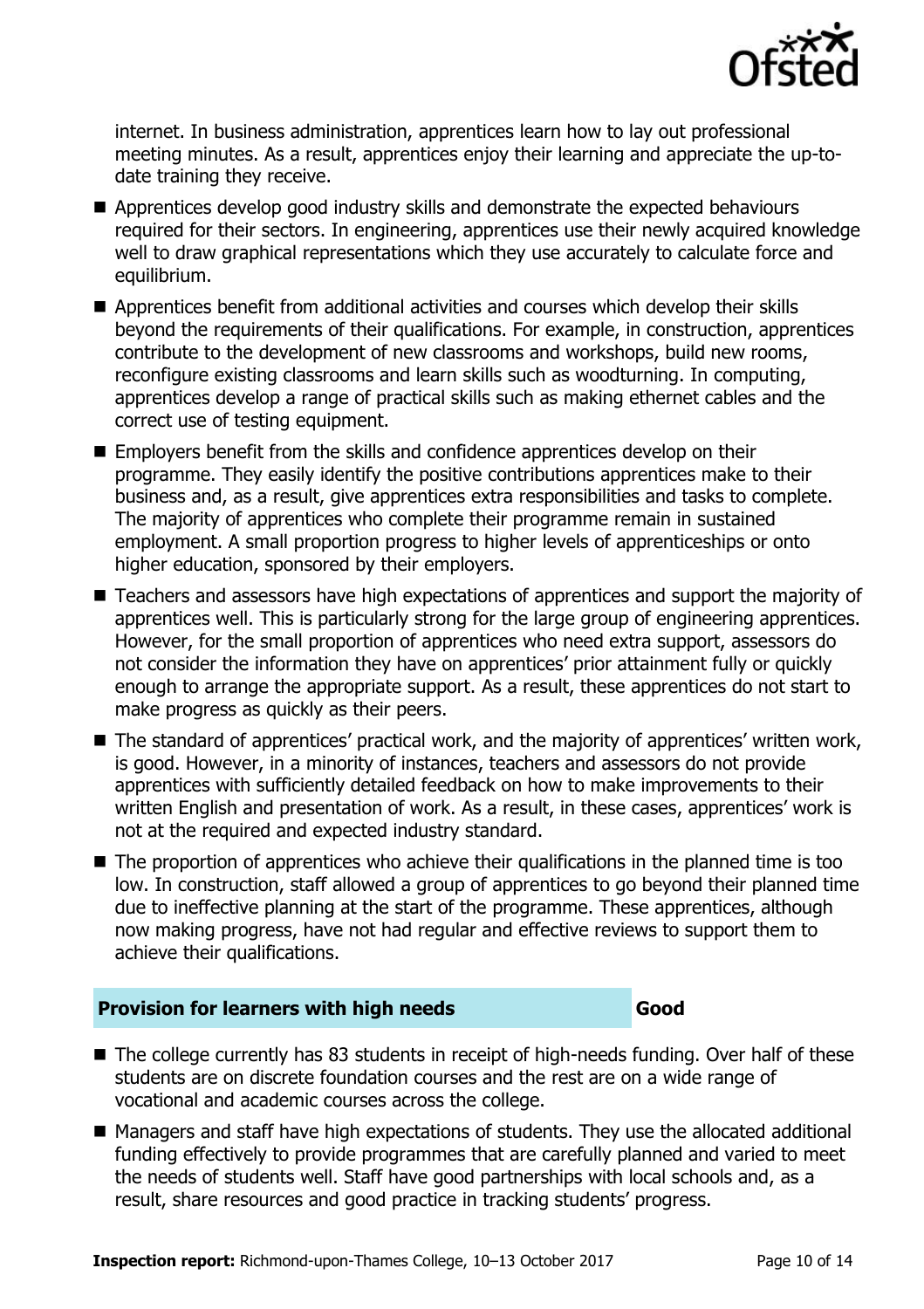

- The assessment of students' skills and needs at the start of their course is good. Staff use this information and previous information from schools and health professionals very well to manage the transition from school to college. Staff organise interesting taster days to prepare students and ensure that they are on the right course to meet their needs.
- A highly experienced and enthusiastic team supports students with complex needs very effectively. Teachers and support staff in discrete courses plan and teach lessons that motivate, challenge and engage students very well. Students enjoy a variety of activities in these lessons, such as dance. Students develop high levels of coordination and dance ability, and perform at prestigious venues such as Sadler's Wells.
- The vast majority of students make good progress and achieve their qualifications. Staff support students very well to develop in confidence and increase their independence. Experienced support staff work closely and effectively with students on vocational and academic courses. As a result, they make good progress, and at the same pace as their peers.
- Teachers and support staff prepare students very well for employment. The majority of students take part in meaningful work experience which meets their individual needs. For example, students work in the local shops, restaurants, nursery schools and the wildlife trust. Where students have a particular interest, staff arrange appropriate placements to support students to understand well the types of work they could move into. For example, they arranged for students interested in buses to have a work placement at the bus station. As a result, students develop a good range of work-related skills.
- Teachers develop students' mathematics skills well. They effectively integrate mathematics into lessons and activities. Students working in the college shop and the Apple Tree café confidently deal with taking money and working out change. Students taking part in wheelchair rugby successfully explain shapes in relation to the design of the sports court.
- The majority of students progress to higher levels of study or employment when they complete their course. Students receive effective information and guidance which supports them well to make informed choices about their next steps. Students have high expectations, they talk highly about the support they receive from teachers and support staff. A majority of students feel they would not have been able to succeed without this support.
- Teachers do not consistently support students sufficiently to improve their English skills. In vocational courses, where students have targets to use a word book to improve vocabulary, teachers do not regularly check that these are completed and that students are making enough progress in improving the range of vocabulary they use.
- Teachers do not sufficiently challenge the most able students to achieve at the higher levels of which they are capable. Targets set at progress reviews are vague and do not give students clear information on how they can improve their work or exceed their target grade. In vocational lessons, teachers do not consistently plan and teach activities that support individual students' abilities. As a result, a minority of students do not progress quickly enough.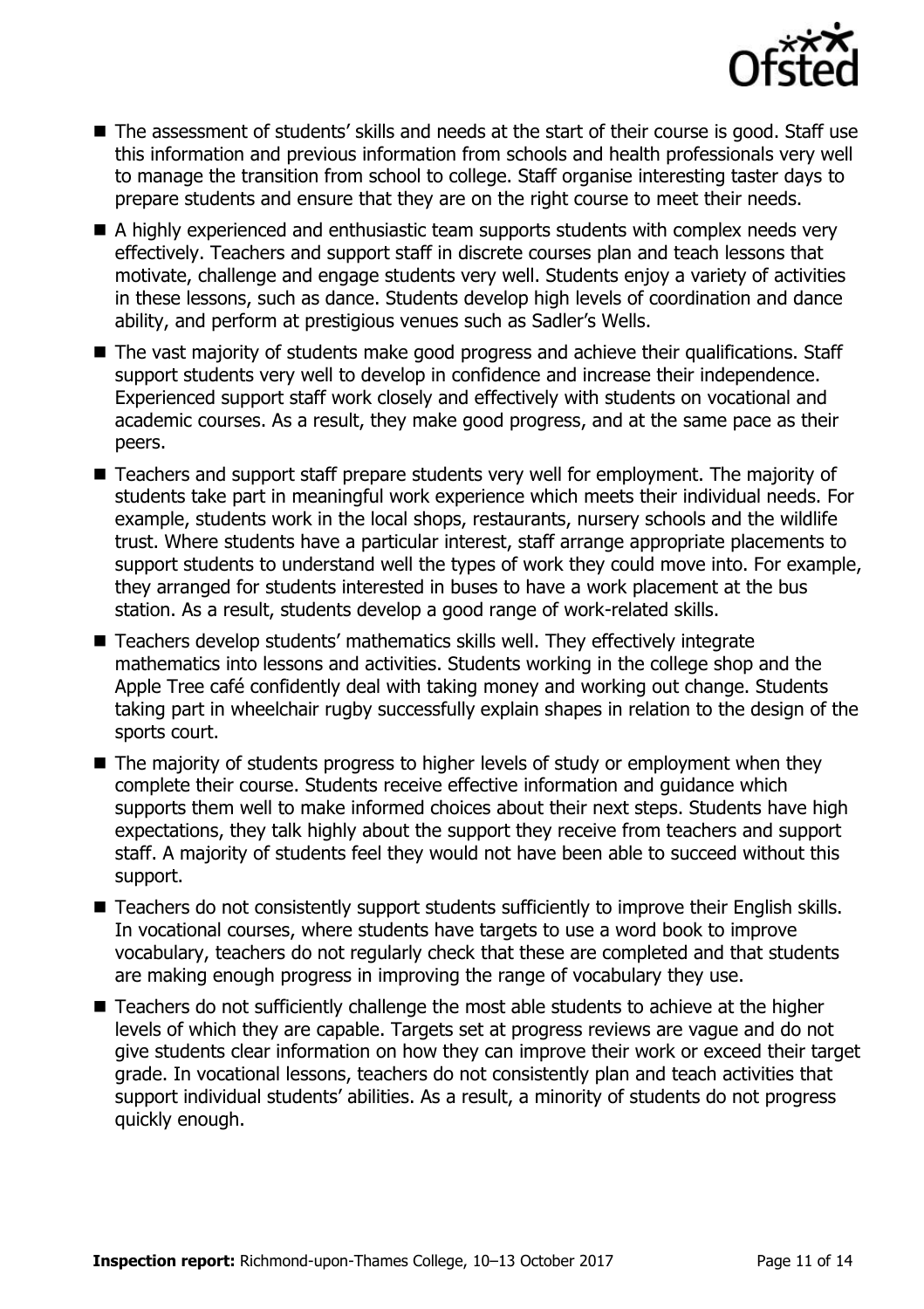

## **Provider details**

| Unique reference number                                                       | 130454                            |
|-------------------------------------------------------------------------------|-----------------------------------|
| Type of provider                                                              | General further education college |
| Age range of learners                                                         | $16+$                             |
| Approximate number of all<br>learners over the previous full<br>contract year | 3,650                             |
| Principal/CEO                                                                 | Robin Ghurbhurun                  |
| Telephone number                                                              | 020 8607 8000                     |
| Website                                                                       | www.rutc.ac.uk                    |
|                                                                               |                                   |

## **Provider information at the time of the inspection**

| Main course or learning<br>programme level                                                      | Level 1<br>or below                                |       | Level 2   |                  | Level 3 |           | Level 4<br>or above |             |       |
|-------------------------------------------------------------------------------------------------|----------------------------------------------------|-------|-----------|------------------|---------|-----------|---------------------|-------------|-------|
| Total number of learners<br>(excluding apprenticeships)                                         | $16 - 18$                                          | $19+$ | $16 - 18$ | $19+$            |         | $16 - 18$ | $19+$               | $16 - 18$   | $19+$ |
|                                                                                                 | 223                                                | 30    | 343       | 137              |         | 1,185     | 144                 | $\mathbf 0$ | 100   |
| Number of apprentices by                                                                        | Intermediate                                       |       |           | Advanced         |         |           |                     | Higher      |       |
| apprenticeship level and age                                                                    | $16 - 18$                                          |       | $19+$     | $16 - 18$        |         | $19+$     | $16 - 18$           |             | $19+$ |
|                                                                                                 | 17                                                 |       | 44        | 9                |         | 74        | $\mathbf 0$         |             | 4     |
| Number of traineeships                                                                          | $16 - 19$                                          |       |           | $19+$            |         |           | <b>Total</b>        |             |       |
|                                                                                                 | $\overline{0}$                                     |       |           | $\boldsymbol{0}$ |         |           | $\mathbf 0$         |             |       |
| Number of learners aged 14 to<br>16                                                             | $\mathbf{0}$                                       |       |           |                  |         |           |                     |             |       |
| Number of learners for which<br>the provider receives high-<br>needs funding                    | 83                                                 |       |           |                  |         |           |                     |             |       |
| At the time of inspection, the<br>provider contracts with the<br>following main subcontractors: | Adult training network<br>Lifelong training centre |       |           |                  |         |           |                     |             |       |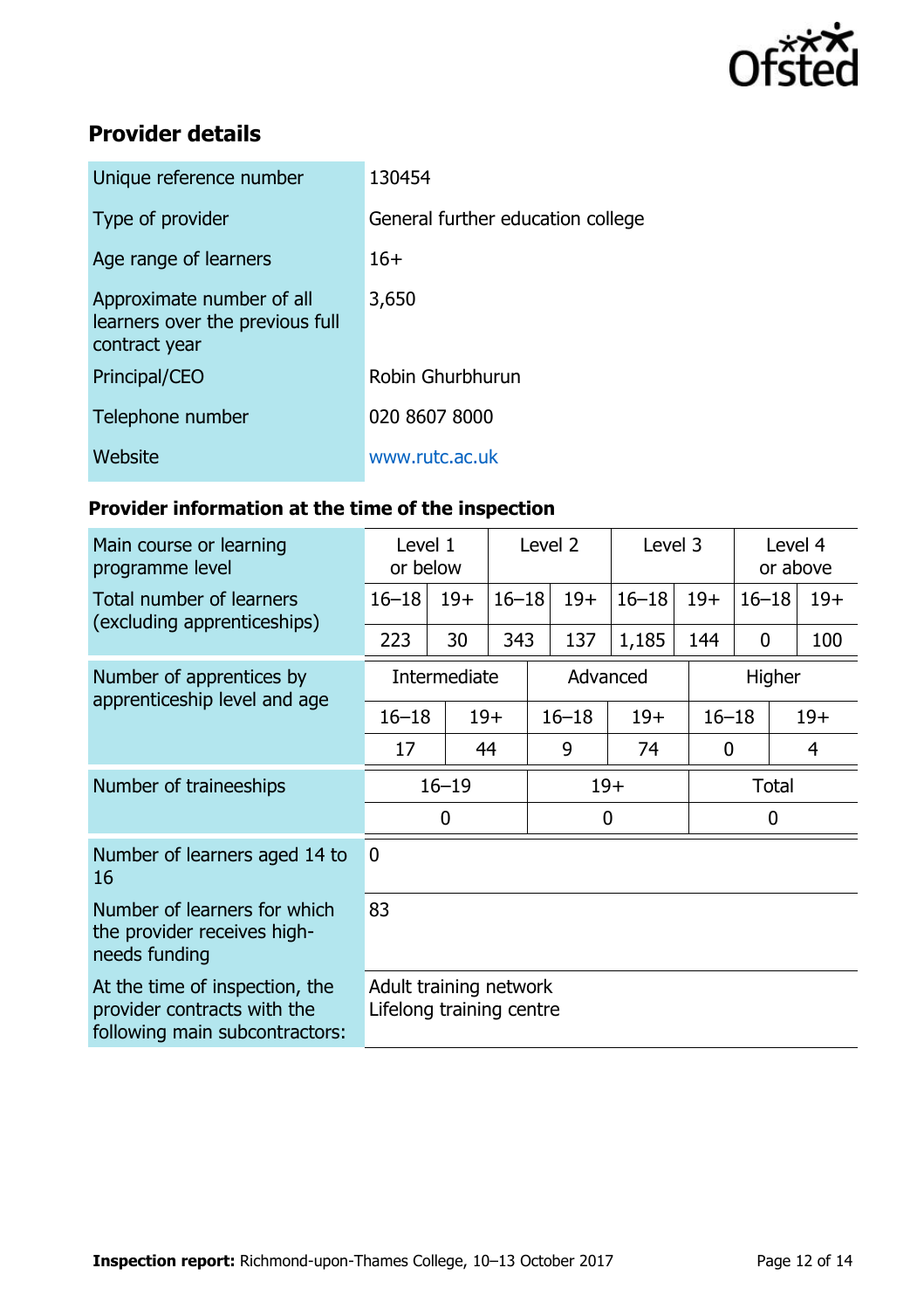

## **Information about this inspection**

The inspection team was assisted by the deputy principal, curriculum and student services, as nominee. Inspectors took account of the provider's most recent self-assessment report and development plans, and the previous inspection report. Inspectors used group and individual interviews, telephone calls and online questionnaires to gather the views of learners and employers; these views are reflected within the report. They observed learning sessions, assessments and progress reviews. The inspection took into account all relevant provision at the provider.

## **Inspection team**

| Jane Hughes, lead inspector | Her Majesty's Inspector |
|-----------------------------|-------------------------|
| <b>Fadia Clarke</b>         | Ofsted Inspector        |
| Sherrilee Dougan            | Ofsted Inspector        |
| Amanda Washbrook            | Ofsted Inspector        |
| Ranjit Singh                | Ofsted Inspector        |
| Susan Gay                   | Ofsted Inspector        |
| Carolyn Brownsea            | Ofsted Inspector        |
| <b>Penny Mathers</b>        | Ofsted Inspector        |